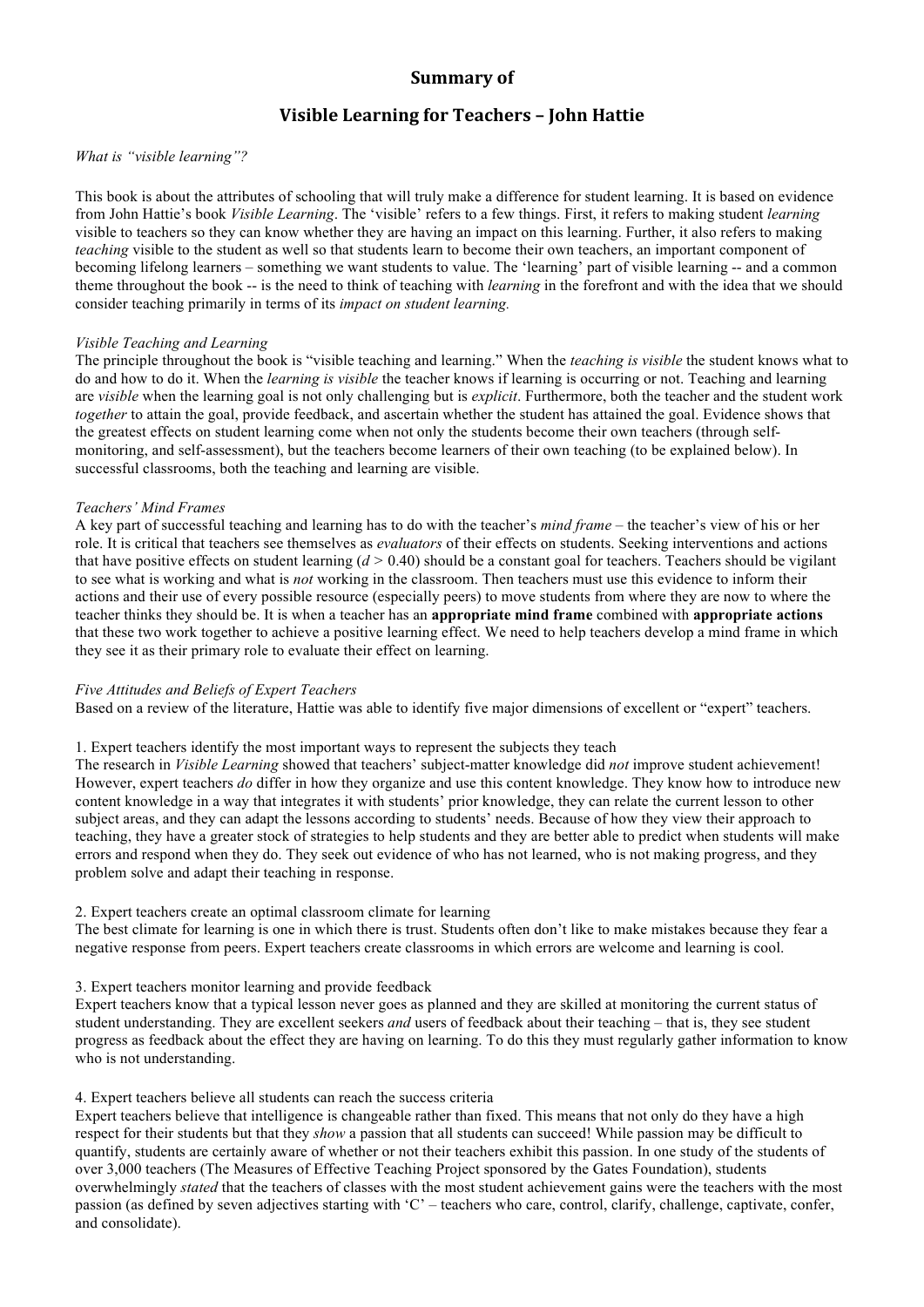5. Expert teachers influence a wide range of student outcomes not solely limited to test scores

Overall, expert teachers exert positive influences on student outcomes and these are *not* confined to improving test scores. Expert teachers influence students in a wide range of ways: encouraging students to stay in school, helping them to develop deep and conceptual understandings, teaching them to develop multiple learning strategies, encouraging them to take risks in their learning, helping them to develop respect for themselves and others, and helping them develop into active citizens who participate in our world.

## **Preparing the lesson**

There are four important parts to consider in preparing to teach a lesson listed below.

The Four Critical Parts of Planning

- *1. Prior Achievement: The levels of students at the start*
- *2. Targeted Learning: The desired levels at the end*
- *3. Progression: The rate of progress from the start to the end*
- *4. Teacher Collaboration*

### *1. Prior Achievement: The levels of students at the start*

A student's prior achievement has a powerful impact on his or her achievement  $(d = 0.67)$ . What this means is that what students bring to the classroom is a powerful predictor of how well they will achieve. In other words, the brighter a student is at the beginning of the year, the more he or she will achieve. Therefore, the role of the teacher is to *disrupt* this so that those who are behind can learn just as much as the brightest students who walk in the door. For this reason, any lesson planning must begin with teachers developing a deep understanding of what students *already know and can do*. In addition to learning *what* students know, teachers also need to learn *how* their students learn as well. Since they want all of their students to reach the same high level of thinking, this will require teachers to be particularly attentive during peer-to-peer discussions and will really require teachers to *listen* as well as talk in order to learn about their students' learning. This contrasts with what is actually occurring in classes. For example, in one study, (Lingard, 2007), 1,000 classrooms were observed and there were particularly low levels of intellectual demand and an overpowering presence of teachers talking and students sitting passively waiting. We need to reverse this trend in classrooms.

In addition to prior achievement, students also bring attributes and dispositions that affect their ability to learn. For example, these might include motivation to learn, strategies to learn, and confidence to learn. Teachers need to know which selfattributes students bring to the lesson so they can enhance these attributes and thereby increase the learning. For example, one self-attribute is *self- efficacy* – the confidence that we can make our learning happen. Those with high self-efficacy see challenging tasks as opportunities to learn something new and those with low self-efficacy may avoid difficult tasks and deny personal agency. Teachers need to know this information about students so they can enhance student confidence, help students to accept rather than reject feedback, and help them compare their work to academic goals not to other students' work. Teachers can actively teach these dispositions. It particularly helps if teachers understand the attributes and dispositions their students bring to class.

#### *2. Targeted Learning: The desired levels at the end*

In planning lessons, there are two parts to consider in thinking about the targeted learning – or where teachers want students to end up. The first is being clear about what is to be learned – the *learning intention* or objective. The second is having a way to know that the learning has been learned – the *success criteria*. These both must be visible for the teacher and the students. The teacher must be clear about the goals in order to keep the class on track toward the objective. Further, the teacher needs to know *not* when the students have completed the *activities*, but rather, when they have learned the concepts and understandings.

#### Learning Intentions/Objectives

Effective planning involves deciding on appropriately challenging goals and *then* structuring learning situations so students can reach those goals. Having clear learning goals is vital if we want to develop a good assessment and provide accurate feedback to students about how to be successful. If we want students to achieve learning goals, teachers must start by communicating clear goals to students. This involves much more than having students chant the learning intentions at the start of class. Instead we must help students develop a deep understanding of what they are supposed to learn, help them understand what success will look like, how the lesson's tasks relate to the intention, and at the end of the lesson, how much closer they have come to achieving the success criteria.

### Success Criteria

Success criteria let students know when they have achieved the learning goal. Imagine if you were told to get in your car and you would be informed when you had successfully arrived at your destination. School feels like this for too many students. It's not a surprise that they get turned off of learning. Furthermore, we can do more than sharing success criteria with students, we can involve them in *making* the success criteria. The idea is to get students engaged in and enjoying the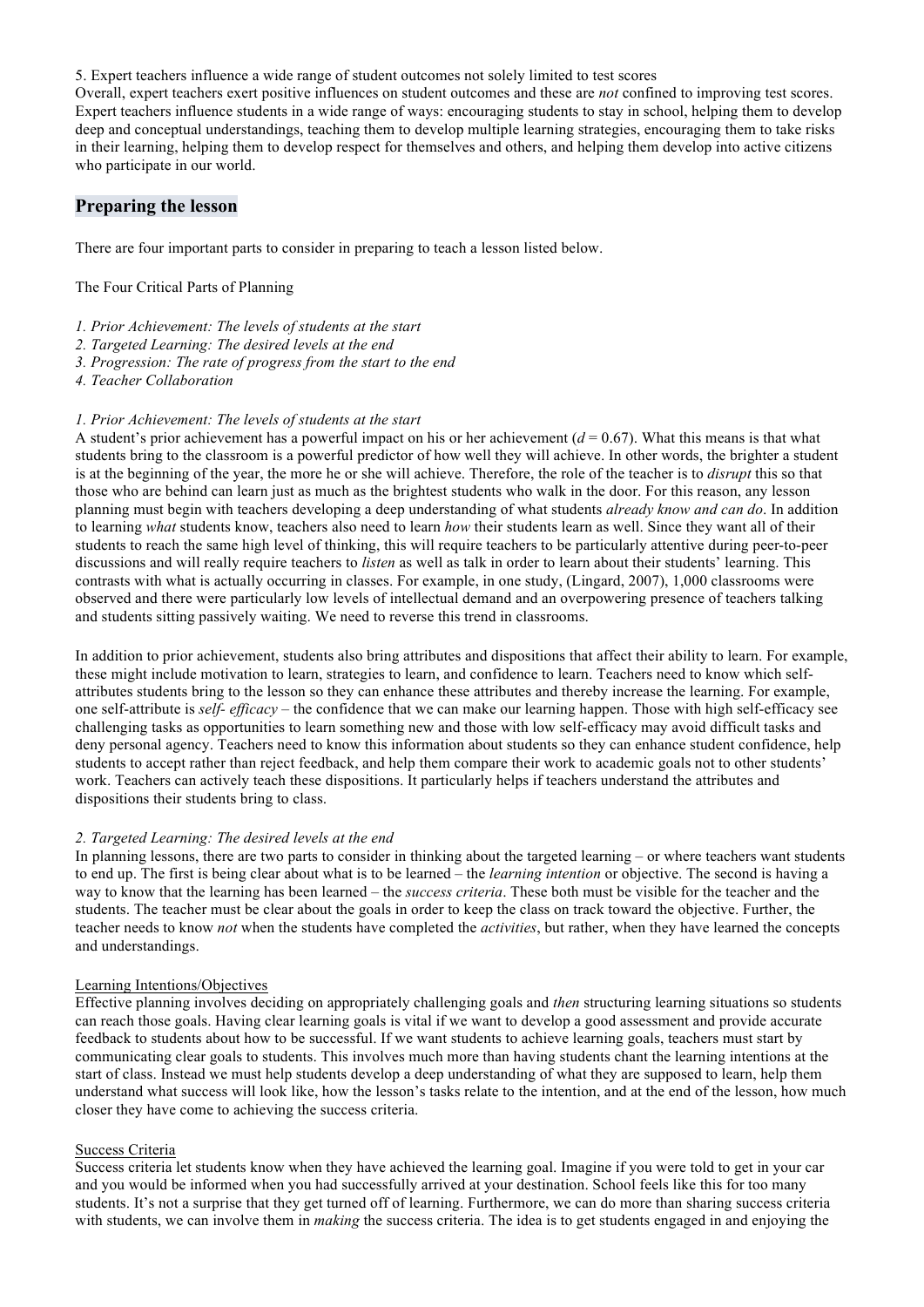challenge of learning that will keep them invested in and committed to school. Below are five components of learning that relate to the learning intentions and success criteria: challenge, commitment, confidence, high expectations, and conceptual understanding.

**a. challenge** – Creating a challenge is one of the most essential roles of the teacher because this is the essence of how students learn. However, this is incredibly tricky. Challenge depends on what students already know, so teachers must know students' prior levels of achievement and dispositions. Furthermore, challenge should not be too difficult. To take on a challenge, students need to know about *90 percent* of what they are aiming to master in order to enjoy and make the most of the challenge. In reading it is even *higher* – students must know about 95 – 99 percent of the words on a page before they can enjoy it!

**b. commitment** – Creating lessons in which students are committed to the learning often comes from creating lessons that are challenging. Two of the most powerful ingredients in planning are commitment and challenge. Peers are also a major source of commitment to school learning through pressure, modeling, and competition.

**c. confidence** – Having the confidence that they can achieve the learning goals is a vital component of success. This confidence can come from four sources: the student (from past success in learning), the teacher (from quality teaching and feedback), the tasks (from appropriate scaffolding), or peers (from feedback).

**d. high expectations** – The influence that was highest in all of *Visible Learning* was self-reported grades. Students have reasonably accurate understandings of their levels of achievement. Across six meta-analyses (about 80,000 students), the effect was *d* = 1.44 or a correlation of about 0.80 between students' estimates and their subsequent performance in school tasks. It is important to note that two groups of students were *not as good* at predicting their performances – minority students and lower-achieving students. It has proved difficult to improve the confidence levels of these two groups of students. Rather than having these groups reflect on their performance or rewarding improved performance, the best approach is to emphasize *accurate calibration* and for teachers to provide opportunities for students to predict their performance once they are given clear learning goals and success criteria. Then teaching them to have high, challenging, appropriate expectations is among the most powerful influences in improving their achievement.

**e. conceptual understanding** – Research has shown that both teacher-created and standardized state-wide tests are dominated by surface-level questions. Students need to develop surface, deep, and conceptual understandings and to do so, all three levels should be integrated into learning objectives and success criteria. Below is an example of three levels of depth of understanding: surface, deep and conceptual thinking

| Level of understanding        | <b>LEARNING INTENTIONS</b>                                            | <b>SUCCESS CRITERIA</b>                                 |
|-------------------------------|-----------------------------------------------------------------------|---------------------------------------------------------|
| Surface (uni-multi-strucural) | Recognise that light/sound are forms of<br>energy and have properties | I can name one or more properties of<br>light and sound |
|                               |                                                                       |                                                         |
| Deep (relational)             | Know that sound/light can be transformed into                         | I can explain how light/sound can be                    |
|                               | other forms of energy                                                 | transformed into other types of energy                  |
| Conceptual (abstract)         | Understand how light/ sound allows us to                              | I can discuss how light/ sound enables us               |
|                               | communicate                                                           | to communicate                                          |

### *3. Progression: The rate of progress from the start to the end*

Teachers must also address the curriculum -- what knowledge and understanding must be taught? While there is too little evidence to suggest that the *order of topics* is critical, what is more important is that there is an *increasing level of challenge*  that is tied to the choices of activities, lessons, and lesson outcomes. This is often lost when there is an increasing obsession to align the curriculum with what is tested rather than what is worth knowing in order to live a "good life." Furthermore, another key idea in thinking about curriculum has to do with how students *progress* through the curriculum. Hattie's research team analyzed student achievement in New Zealand and found that the single greatest issue was the need for the teachers to develop a common understanding of progress. For example, almost every teacher considered it a badge of valor to dismiss any evidence of progress from previous teachers when new students came into their classes and decided to reassess students at the start of every year. The time lost to reassessing students may have had the same effect as the so called "summer effect" that reduces achievement over the summer  $(d = -0.10)$ . If there were transfer plans or if teachers had a common understanding of progress, this might not happen.

### *Less teacher talk, more listening*

One of the findings of *Visible Learning* is that the proportion of teacher talk to listening needs to change to less talk and more listening! In one study in which students in grades 6 to 12 wore watches that prompted them to record their experiences over 28,000 times found that teachers talk 70 to 80 percent of the time and most of this talk produced the lowest engagement. Further, the more the instruction was challenging, relevant, and engaging, the less the teachers were talking. Another study on teacher talk found that less than 5 percent of class time is devoted to group discussion or to teacherstudent interactions that involve a *meaningful* discussion of ideas. Teachers love to talk, but unfortunately most of their talk, even when it calls for a student response, fosters lower-order learning. In addition, a lot of teacher talk is aimed at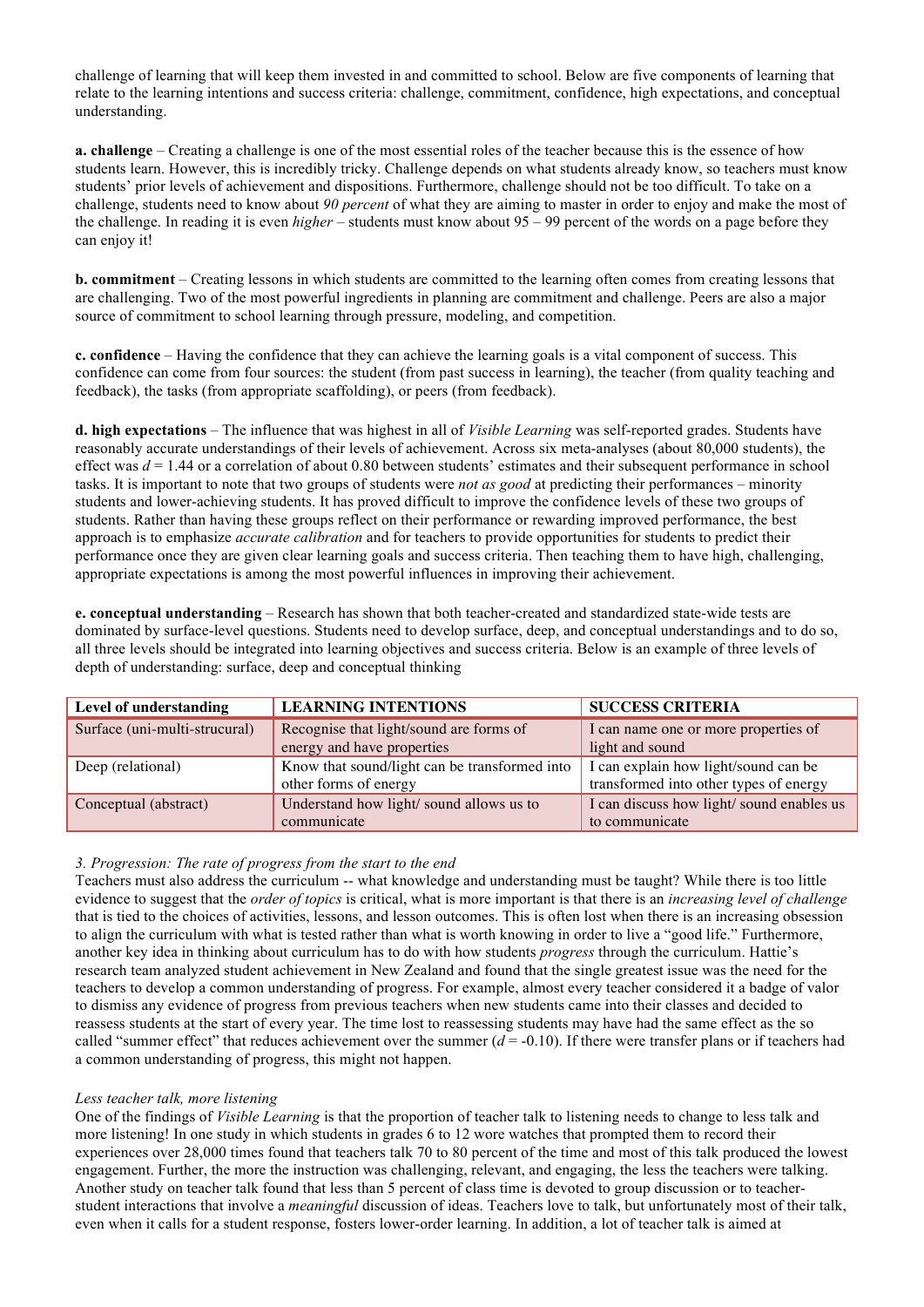controlling behavior so the teacher can continue talking, "Keep quiet, behave, listen, and then react to my factual closed questions. Tell me what I have just said so that I can check that you were listening, and then I can continue talking." Of course some imparting of information is necessary, but this imbalance needs to be addressed.

Part of why we need teachers to talk less is because it is important for them to *listen*. Listening allows the teacher to learn about the students' prior achievement and understanding. Listening shows humility, true depth of thinking, and requires genuine dialogue between the teacher and student. It models reciprocity and respect for the students' perspectives. By listening, teachers show they truly value and are modeling deep communication skills more than just the transmission of knowledge. However, teachers do not *perceive* they are dominating lesson time with their talk, but they *are*, as is shown by video analysis, class observations, and event sampling.

#### *Teachers place evaluation, not teaching methods, at the center of their work*

We spend far too much time talking about teaching strategies. While there were many successful teaching methods identified in *Visible Learning*, the point is not for teachers to choose the top strategies and implement away. The point is to choose a method and then focus on *evaluating its impact* on student learning. So often we are content to say, "The students seemed to enjoy it," or "The students seemed engaged." However, teachers need to look for evidence – and they should *never* use only test scores – such as teacher judgment, classroom evidence, student reports, etc. in order to get the desired impact (for example,  $d = 240$  within a year's work.) The best way to choose the most appropriate teaching method is to place *more* attention on the evaluation of the effects of the lesson and use this as a starting point to discuss whether the right teaching methods were used. To place *evaluation* rather than *teaching methods* at the center of what they focus on, teachers should follow steps that look like this:

## **The flow of the lesson: learning**

Too often, professional development focuses on *how to teach,* not on *how students learn*. If teachers want to help students improve, they need to take the seemingly invisible process of learning, which occurs "in the head," and make it visible for students. Teachers need to instruct students in "how to learn." Currently, observations of classrooms show that there is very little direct instruction in "how to learn" or the use of various learning strategies. Researchers who studied how frequently teachers were teaching students strategies to help them learn found they did so very infrequently; instead they found that teachers taught content and memorization of that content. Perhaps teachers are not aware that there are many theories of learning and a number of recent books on the topic.

Step 1: Be clear about the outcomes (the success criteria) of the lesson or unit.

Step 2: Decide the best way to measure the unit.

Step 3: Administer this assessment at the start of the lessons.

Step 4: Conduct the teaching.

Step 5: Re-administer the assessment at the end of the lesson or unit. Based on the results, what seemed to be optimal and less than optimal about the teaching methods and activities? What changes need to be made?

When teachers know where students are in the different levels of thinking suggested in these models, *and* teachers know the *next higher level of thinking* toward which students should be working, this is where they can intervene to optimize students' growth. Given such a wide variety of ways of learning, and the diversity of levels students will be on, this suggests the importance of *differentiation*. However, this does *not* mean that homogeneous groups are the answer. If teachers aim to move students "+1" beyond their current levels, then it can be more useful for students to work with other students who see things differently.

#### *Differentiation*

All four of the above approaches to learning involve the teacher knowing where students are in their learning so they can move them "+1" beyond this point. Therefore, providing "whole class" instruction is unlikely to accomplish this. Differentiation requires that teachers know, for each student, where he or she is, on the journey toward meeting the success criteria. Is that student a novice, somewhat capable, or proficient? What learning strategies does the student have and how can the teacher help the student develop *other* learning strategies? Then – and this is where differentiation comes in - depending on which phase of learning, whether their understanding is surface or deep, and their phase of motivation, the teacher can provide *different* ways in which students can demonstrate their mastery of understanding the success criteria. As was stated earlier, the success criteria should be clear to students, but what teachers have students do to arrive at the success criteria may vary. Another typical approach to differentiated instruction is to put students in collaborative groups, but in this case, the groups would *not* be organized by their phase of learning. Rather, students would be grouped by a mixture of those at and those +1 above so that peer interaction can help move all students forward.

#### *Teachers as Adaptive Experts*

When teachers have a clear idea of the learning goals and yet are very present in class – listening closely to students and "seeing the lesson through the eyes of students" – this allows them to innovate when the strategies are *not* succeeding. These teachers, who have a high level of flexibility, are called "adaptive learning experts." These are not the teachers with routine expertise that they use over and over, but rather, these are the teachers who pay special attention to students and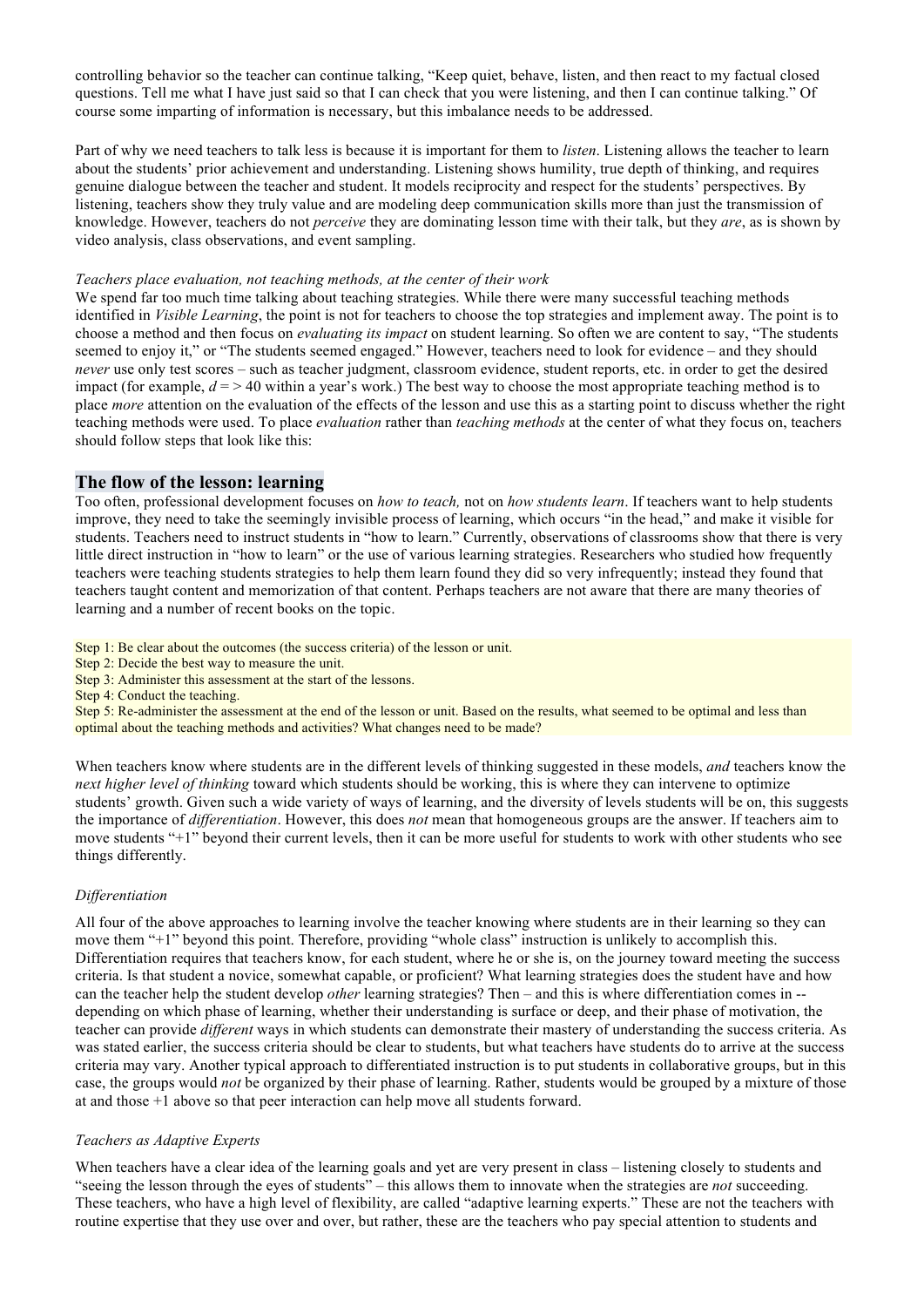their understanding so they know when to intervene to advance the learning. Teachers who are "adaptive experts" see themselves primarily as evaluators and problem-solvers.

### *Strategies of Learning*

Hattie reports that recently a consortium of about 35 well-known researchers summarized some of the research-based conclusions about processes for learning. While there are too many findings to summarize here, below are a few of the findings:

Materials presented in verbal, visual, and multimedia form provide richer representations than a single medium

Outlining, integrating, and synthesizing information produces better learning than rereading materials.

Stories tend to be remembered better than facts and abstract principles.

Most students need training in how to self-regulate their learning.

Spaced schedules of studying produce better long-term retention than a single session.

An understanding of an abstract concept improves with multiple and varied examples Making errors is often a necessity for learning to occur.

#### *Strategies for Self-Regulation*

It is easy to be overwhelmed by the vast number of *strategies of learning*. Lavery, 2008 lists the relative effects of some of the learning strategies with the *highest impacts* in the chart below (excerpted from pp.105-106). She found the highest effects from strategies that involve *forethought* (goal-setting, planning, etc.) as well as strategies that involve a more *active*  approach to learning.

| <b>Strategy</b>                | <b>Definition</b>                                                                                                                               | <b>Example</b>                                            | <b>Effect Size</b> |
|--------------------------------|-------------------------------------------------------------------------------------------------------------------------------------------------|-----------------------------------------------------------|--------------------|
| Organizing and<br>transforming | Overt or covert rearrangement of instructional<br>materials to improve learning                                                                 | Making an outline before writing a paper                  | 0.85               |
| Self-consequences              | Student arrangement or imagination of rewards<br>or punishment for success or failure                                                           | Putting off pleasurable events until work is<br>completed | 0.70               |
| Self-evaluation                | Setting standards and using them for self-<br>judgment                                                                                          | Checking work before handing it in to a<br>teacher        | 0.62               |
| Help-seeking                   | Efforts to seek help from either a peer, a<br>teacher, or another adult                                                                         | Using a study partner                                     | 0.60               |
| Keeping records                | Recording of information related to study tasks                                                                                                 | Taking class notes                                        | 0.59               |
| Goal-<br>setting/planning      | Setting of educational goals or planning sub-<br>goals and planning for sequencing, timing, and<br>completing activities related to those goals | Making lists to accomplish during studying                | 0.49               |
| Reviewing records              | Efforts to re-read notes, tests, or textbooks to<br>prepare for class or further testing                                                        | Reviewing class textbook before going to a<br>lecture     | 0.49               |
| Self-monitoring                | Observing and tracking one's own performance<br>and outcomes, often recording them                                                              | Keeping records study output                              | 0.45               |
| Time management                | Estimating and budgeting use of time                                                                                                            | Scheduling daily studying and homework<br>time            | 0.44               |

These are all strategies that can be *taught*. In one study, however, results showed that creating a separate "study skills" course that was not tied to any particular *content* was *not* an effective way to teach these learning strategies. It is important to note that, as when discussing success criteria, it is helpful to share examples of success criteria when teaching these learning strategies. For example, in one study, when students were shown examples of the teacher's notes, as well as a rubric by which their own notes would be judged, these students created much more effective notes than students who did not receive either of these things.

#### *Learning requires two major skills: deliberate practice and concentration*

Sometimes learning is not fun. It can take years of practice to become an expert in something. Malcolm Gladwell popularized the idea that it takes 10,000+ hours of practice to become an expert. However, this practice is *not* repetitive skill and drill practice, rather, it is *deliberate* practice. Deliberate practice is *different* from just practice. Deliberate practice involves concentration and someone monitoring and providing feedback during the practice. Furthermore, the activity being practiced is usually a challenge for the student and it helps if the student is aware of the goal of the practice and has a clear idea of what success looks like. A major role of schools is to teach students to *value* deliberate practice and learn that this type of practice leads to competence.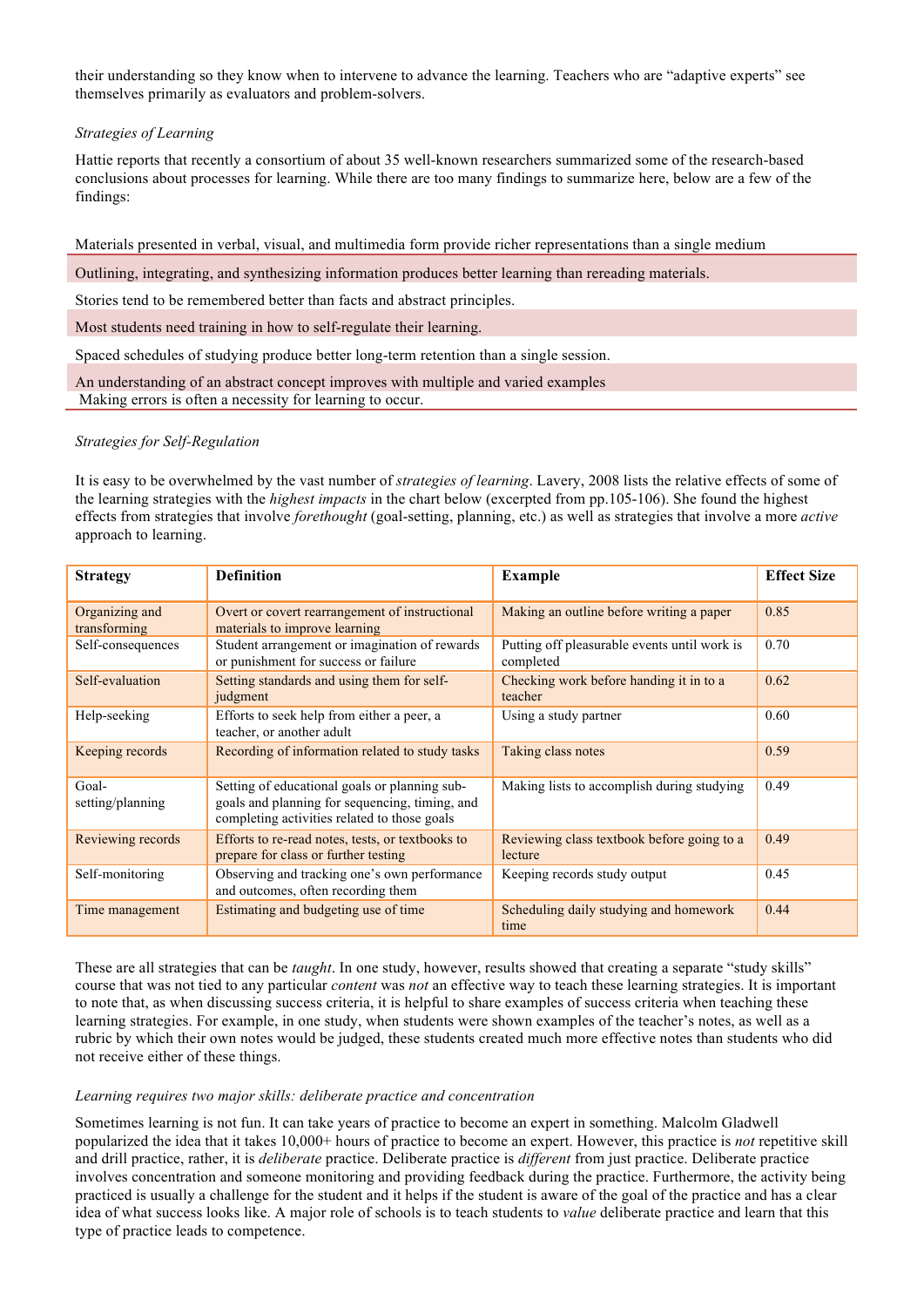In order to engage in *deliberate practice*, students must also be able to *concentrate* or *persist*. This does not mean they need quiet rooms or long periods of time; it has more to do with *quality* than with quantity. It does mean deliberate attempts to focus on the task and deliberate effort to improve performance. The perfect combination of deliberate practice and concentration occurs when students are given challenging tasks that can be mastered given hours of practice that improves with feedback

# **The flow of the lesson: the place of feedback**

The average effect size of feedback on achievement, as documented in *Visible Learning*, is 0.79. This is *twice the average effect of all the other schooling effects* and therefore places feedback among the *top ten* influences on achievement! However, this influence is variable because feedback is not always implemented effectively. This chapter addresses how to make the most of feedback in the classroom. In a nutshell, to make feedback effective, teachers must have a very clear idea of where students *are* and where they are *meant to be* and then they should aim to provide feedback that reduces this gap. There are a number of ways they can go about providing the type of feedback that will reduce this gap that are explained in the chapter.

## *The three feedback questions*

Effective feedback helps students answer three important questions:

- 1. **Where am I going?** Often students don't know the goal of a lesson and when they are given a goal, it is often *performance-* related, "Finish the task," "Make it neat," "Include as many sources as possible." Teachers need to help students answer the question, "Where am I going?" with a *mastery-*related goal. Teachers can do this by creating clear and challenging learning goals and making sure these learning goals are transparent to students.
- 2. **How am I going there?** It is valuable when teachers provide students with feedback *relative to the starting or finish point*, and *not* in comparison to other students. Rapid formative feedback – which will be discussed later – is useful here.
- 3. **Where to next?** This is the most interesting question to students because it helps them choose the next most appropriate challenge and can lead them to developing self-regulation over the learning process.

### *The three feedback levels*

The following types of feedback are effective when teachers are *aware of* their students' learning levels (novice, proficient, and competent) and aim to provide feedback at the appropriate level.

- 1. **Task/product level** (for the novice) This is the most common type of feedback we see in classrooms. It is more information-focused and aims to help students build their surface knowledge. Examples including telling a student when an answer is correct or incorrect or asking the student to provide more of or different information.
- 2. **Process level** (for the proficient level) **–** This type of feedback is geared toward helping the student improve the *process* used to create the product. This feedback can help the student develop learning strategies, detect errors, or recognize relationships between ideas. For example, feedback might include, "You're asked to compare these ideas. For example, you could try to see how they are similar, how they are different... How do they relate together?" Feedback at this *process level* enhances *deeper* learning than at the task level above.
- 3. **Self-regulation level** (for the competent level) Feedback at this level is more focused on helping the student to monitor his or her own learning process. This type of feedback may serve to enhance the student's confidence to engage further with the task and to encourage the student to seek and accept feedback. This feedback is usually in the form of probing or reflective questions. An example of a comment might be, "You checked your answer with the resource book [self-help] and found that you got it wrong. Do you have any idea why you got it wrong? [error detection] What strategy did you use? Can you think of another strategy to try?

### *Don't mix praise with feedback*

Research shows that in order for feedback to assist with a student's learning, it should *not* be combined with *praise*. While praise is present in *many* classrooms and is used to comfort and support students, there have been several studies that have found a *low effect size* for praise (*d =* 0.12 in one and *d =* 0.09 in another). Another study showed that feedback *without*  praise has a greater effect on achievement than feedback *with* praise. Overall, the point is not that we should be horrible to students. In fact, the opposite is true – students need to feel that they belong and in schools where there is a high level of trust between students and teachers there are higher levels of learning. Praise your students to make them feel welcome, just keep praise *separate* from feedback about their learning.

### *Rapid formative assessment*

One researcher compared *rapid formative assessment* to 22 other approaches to learning and found it to be the *most* cost effective – this is in comparison to approaches such as a longer school day, more rigorous math classes, class size reduction, a 10 percent increase in per pupil expenditure, an additional school year, and many other approaches.